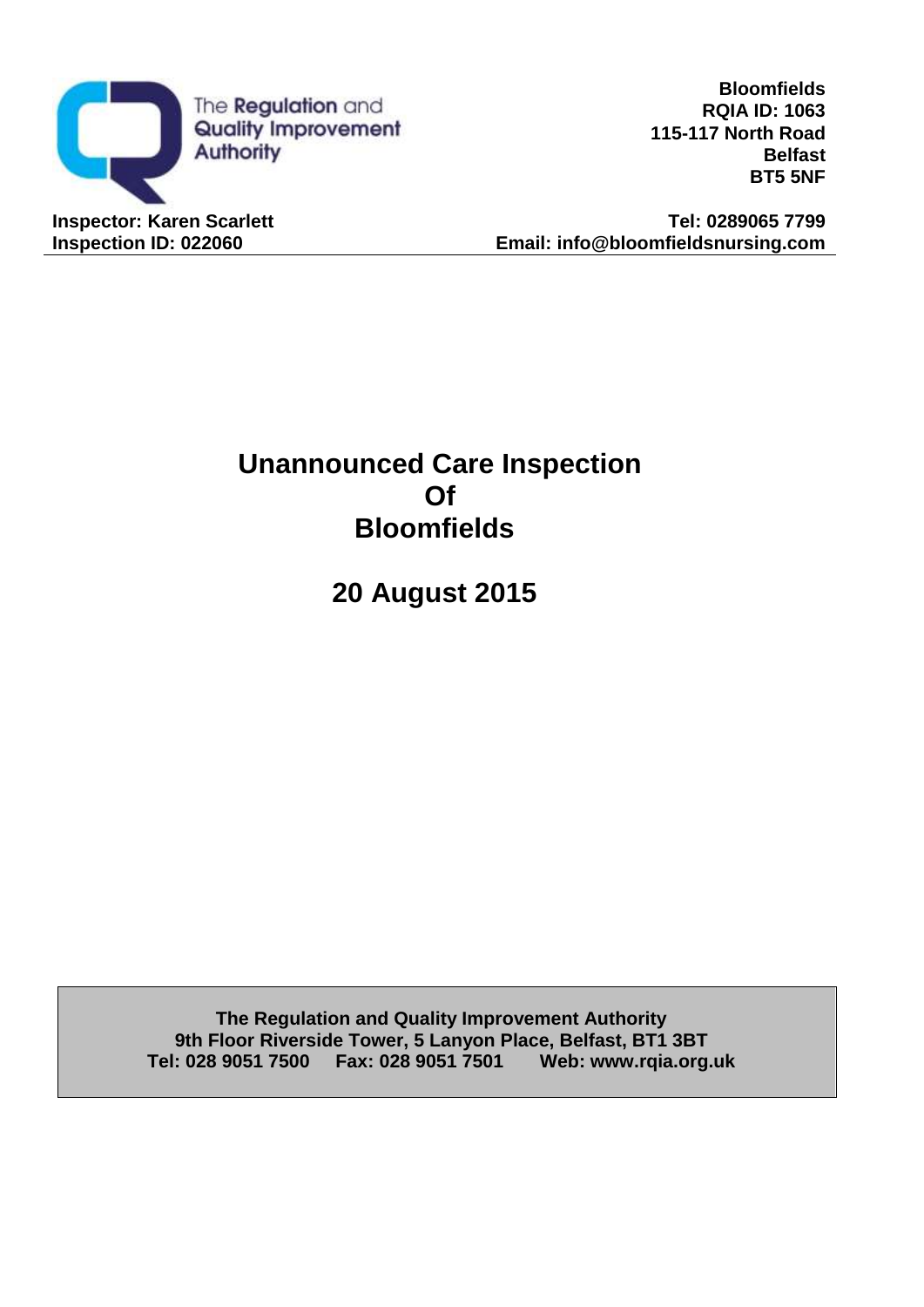### **1. Summary of Inspection**

An unannounced care inspection took place on 20 August 2015 from 09.20 to 15.00 hours.

This inspection was underpinned by one standard and one theme from the DHSSPSNI Care Standards for Nursing Homes (2015). **Standard 19 - Communicating Effectively; Theme 'End of Life Care' incorporating criteria from Standard 20 – Death and Dying; and Standard 32 - Palliative and End of Life Care.**

Overall on the day of the inspection, the care in the home was found to be safe, effective and compassionate. The inspection outcomes found no significant areas of concern; however, some areas for improvement were identified and are set out in the Quality Improvement Plan (QIP) within this report.

Recommendations made as a result of this inspection relate to the DHSSPS Care Standards for Nursing Homes, April 2015. Recommendations made prior to April 2015, relate to DHSSPS Nursing Homes Minimum Standards, February 2008. RQIA will continue to monitor any recommendations made under the 2008 Standards until compliance is achieved. Please also refer to sections 5.2 and 6.2 of this report.

#### **1.1 Actions/Enforcement Taken Following the Last Care Inspection**

Other than those actions detailed in the previous QIP there were no further actions required to be taken following the last care inspection on 15 October 2014.

#### **1.2 Actions/Enforcement Resulting from this Inspection**

Enforcement action did not result from the findings of this inspection.

#### **1.3 Inspection Outcome**

|                                                                             | Requirements | Recommendations |
|-----------------------------------------------------------------------------|--------------|-----------------|
| Total number of requirements and<br>recommendations made at this inspection |              |                 |

The details of the Quality Improvement Plan (QIP) within this report were discussed with the manager, Jincy Mathew, as part of the inspection process. The timescales for completion commence from the date of inspection.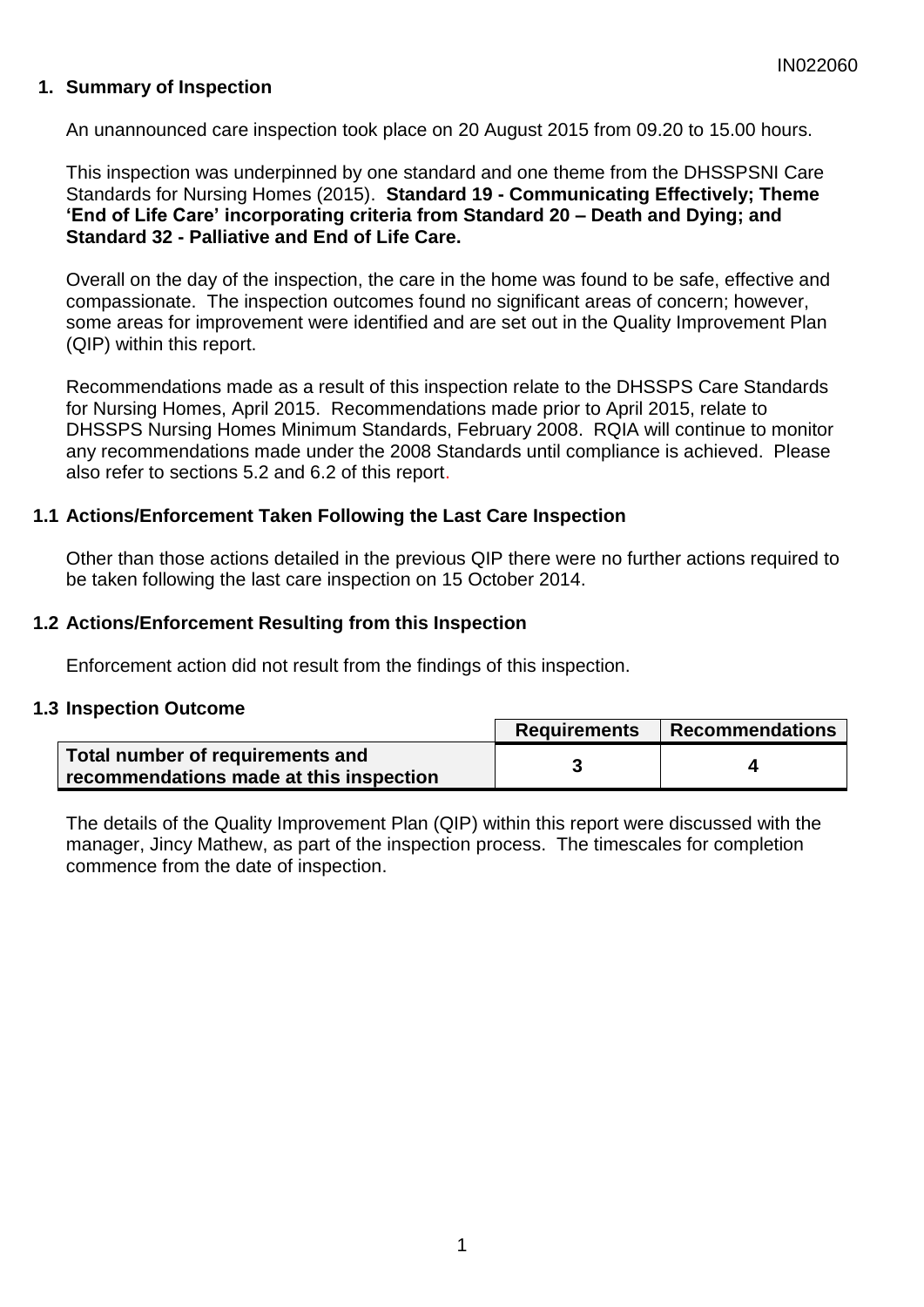# **2. Service Details**

| <b>Registered Organisation/Registered Person:</b><br>Mr Desmond McLaughlin and Mrs Jean<br>McLaughlin | <b>Registered Manager:</b><br>Not applicable               |
|-------------------------------------------------------------------------------------------------------|------------------------------------------------------------|
| Person in Charge of the Home at the Time of                                                           | Date Manager Registered:                                   |
| Inspection:                                                                                           | Jincy Mathew – application not yet                         |
| <b>Jincy Mathew</b>                                                                                   | submitted                                                  |
| <b>Categories of Care:</b>                                                                            | <b>Number of Registered Places:</b>                        |
| NH-DE                                                                                                 | 30                                                         |
| <b>Number of Patients Accommodated on Day of</b><br>Inspection:<br>29                                 | <b>Weekly Tariff at Time of Inspection:</b><br>£583 - £638 |

#### **3. Inspection Focus**

The inspection sought to assess progress with the issues raised during and since the previous inspection and to determine if the following standards and theme have been met:

#### **Standard 19: Communicating Effectively**

**Theme: The Palliative and End of Life Care Needs of Patients are Met and Handled with Care and Sensitivity (Standard 20 and Standard 32).**

#### **4. Methods/Process**

Specific methods/processes used in this inspection include the following:

- discussion with the manager
- discussion with patients
- discussion with staff
- review of care records
- observation during an inspection of the premises
- evaluation and feedback.

The inspector met with four patients individually and with the majority of others in groups, two care staff, one registered nurse, five ancillary staff and four patients' visitors/ representatives.

Prior to inspection the following records were analysed:

- notifiable events submitted since the previous care inspection
- the registration status of the home
- written and verbal communication received since the previous care inspection
- the returned quality improvement plans (QIPs) from inspections undertaken in the previous inspection year
- the previous care inspection report
- plans for the proposed works to the home.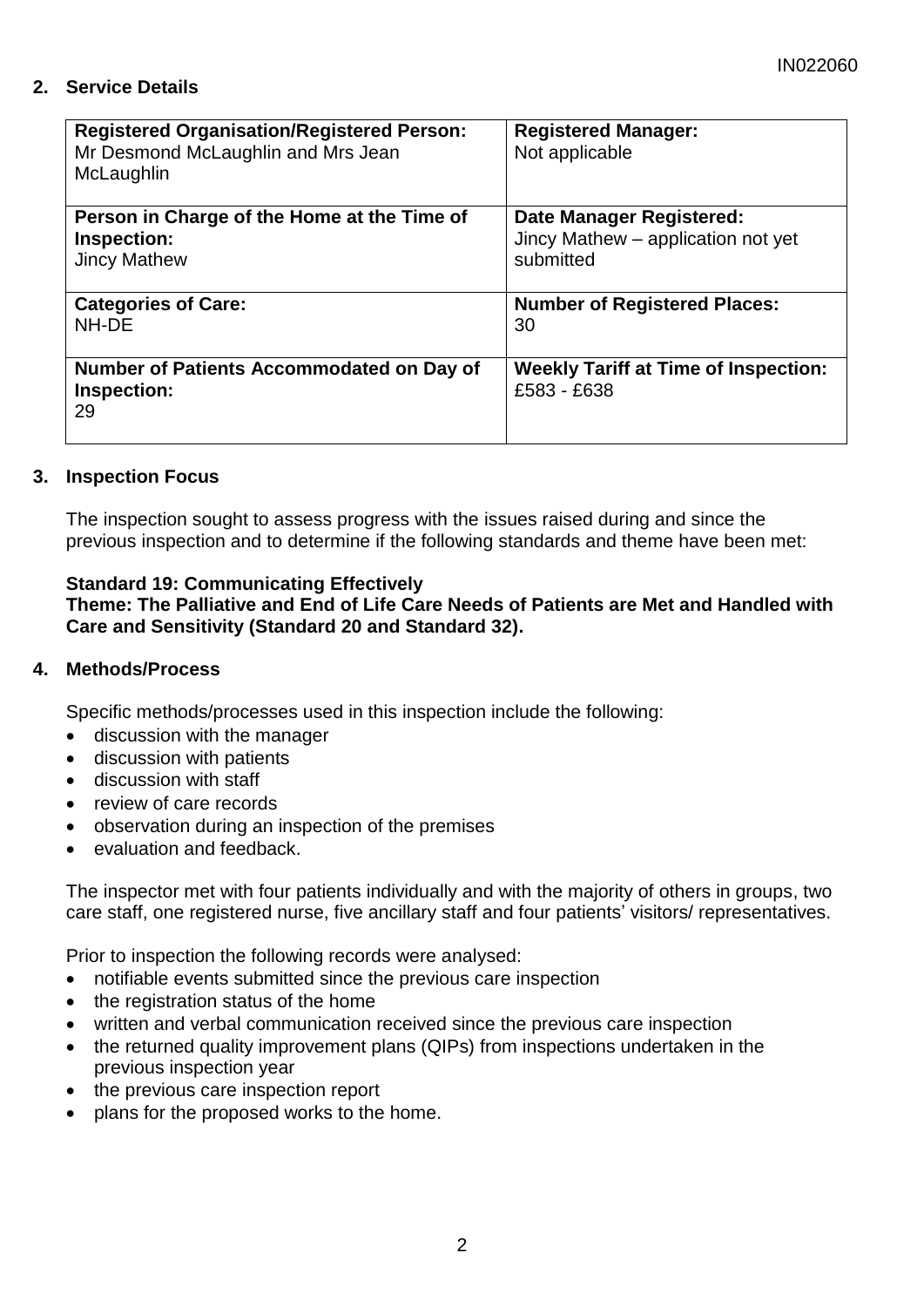The following records were examined during the inspection:

- staff duty rotas from 17 August to 6 September 2015
- staff training records for 2015
- a sample of staff competency and capability records
- a sample of staff induction records
- five patient care records
- records of complaints and compliments
- policies and procedures pertaining to the inspection focus
- incident and accident records
- care record audits
- regulation 29 monthly monitoring reports for 2015
- guidance for staff in relation to palliative and end of life care.

#### **5. The Inspection**

#### **5.1 Review of Requirements and Recommendations from the Previous Inspection**

The previous inspection of the home was an announced estates inspection on 3 March 2015. The completed Quality Improvement Plan (QIP) for this inspection was returned to RQIA on 6 May 2015. The registered provider confirmed in the completed QIP, that action had been taken to address the requirements. The estates inspector will continue to follow up the completion of these issues with the registered provider.

#### **5.2 Review of Requirements and Recommendations from the last care Inspection**

| <b>Last Care Inspection Statutory Requirements</b> | <b>Validation of</b><br><b>Compliance</b>                                                                                                                                                                                                                                                                                                                              |            |
|----------------------------------------------------|------------------------------------------------------------------------------------------------------------------------------------------------------------------------------------------------------------------------------------------------------------------------------------------------------------------------------------------------------------------------|------------|
| <b>Requirement 1</b>                               | The registered person shall ensure all nursing<br>records are consistently completed in accordance                                                                                                                                                                                                                                                                     |            |
| <b>Ref: Regulation 25</b><br>(b)                   | with guidance provided by the nursing regulatory<br>body. (Nursing and Midwifery Council)                                                                                                                                                                                                                                                                              |            |
| <b>Stated: First time</b>                          | Action taken as confirmed during the<br>inspection:<br>A review of care records found these to have been<br>dated, timed and signed in accordance with NMC<br>best practice guidelines. There was evidence in the<br>care records that regular audits of care records<br>were being undertaken and the results shared with<br>staff.<br>This requirement has been met. | <b>Met</b> |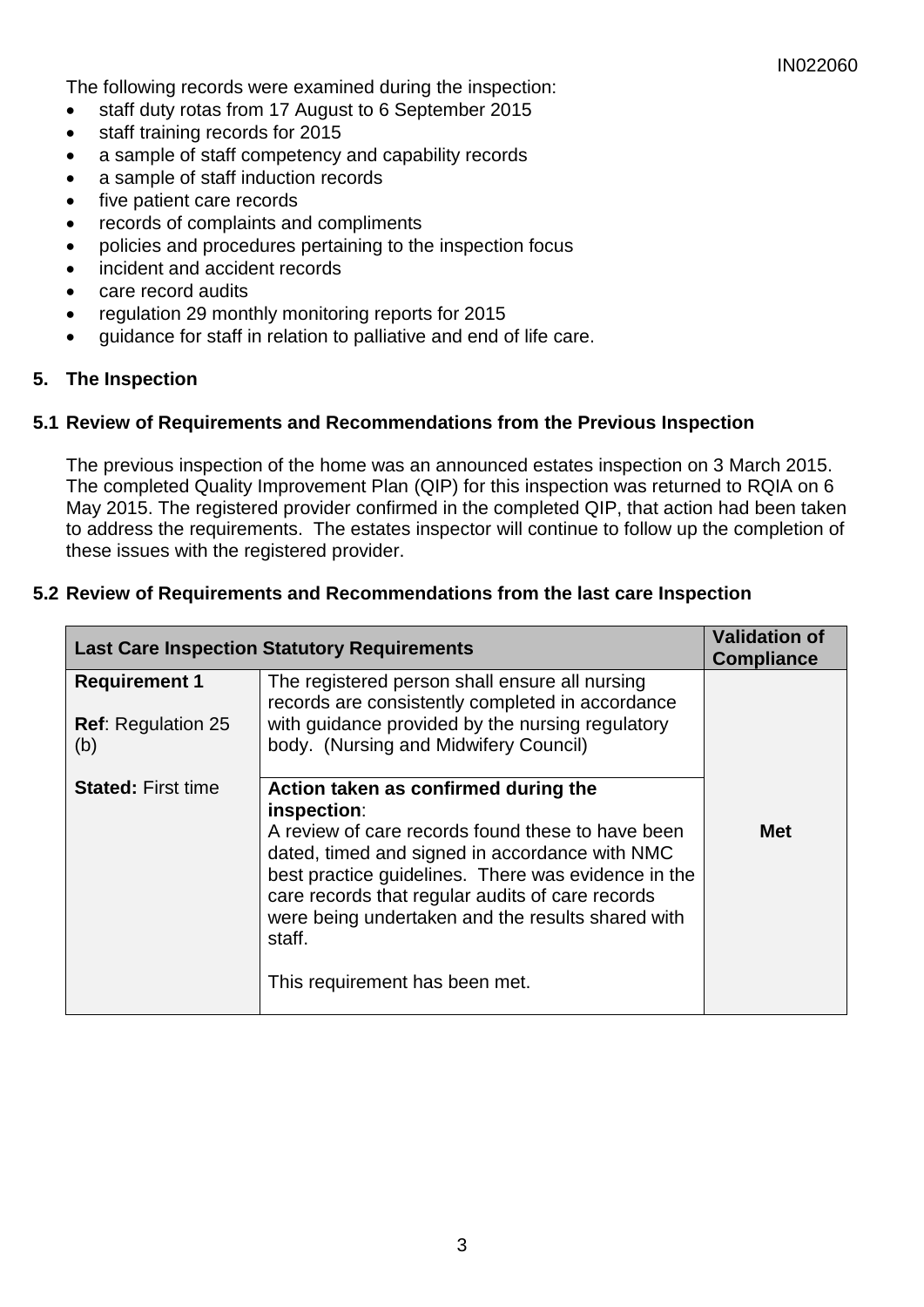# IN022060

| <b>Requirement 2</b>      | The registered person shall ensure that patient      |            |
|---------------------------|------------------------------------------------------|------------|
|                           | daily notes are developed to ensure they are         |            |
| <b>Ref: Regulation 15</b> | effective in recording a contemporaneous note of all |            |
| (2)                       | nursing provided to the patient, including a record  |            |
|                           | of their condition.                                  |            |
| <b>Stated: First time</b> |                                                      |            |
|                           | The identified care record should be updated to      |            |
|                           | ensure the management of wound care is recorded      |            |
|                           | in keeping with best practice guidelines.            |            |
|                           |                                                      |            |
|                           | A regular audit of wounds/pressure ulcers should     |            |
|                           | be conducted by the acting manager to ensure staff   |            |
|                           |                                                      |            |
|                           | are recording wound care/pressure ulcers in          |            |
|                           | accordance with best practice. Records of the        |            |
|                           | audits should be maintained.                         |            |
|                           |                                                      | <b>Met</b> |
|                           | Action taken as confirmed during the                 |            |
|                           | inspection:                                          |            |
|                           | A review of care records found these to be up to     |            |
|                           | date and care had been recorded                      |            |
|                           | contemporaneously.                                   |            |
|                           |                                                      |            |
|                           | Wound care records were well kept in accordance      |            |
|                           | with best practice guidelines including up to date   |            |
|                           | care plans and wound care charts to enable           |            |
|                           | assessment of the wound at each dressing change.     |            |
|                           | Regular audits of care records were being            |            |
|                           | undertaken to include wound care recording and       |            |
|                           | the results were shared with staff.                  |            |
|                           |                                                      |            |
|                           | This requirement has been met.                       |            |
|                           |                                                      |            |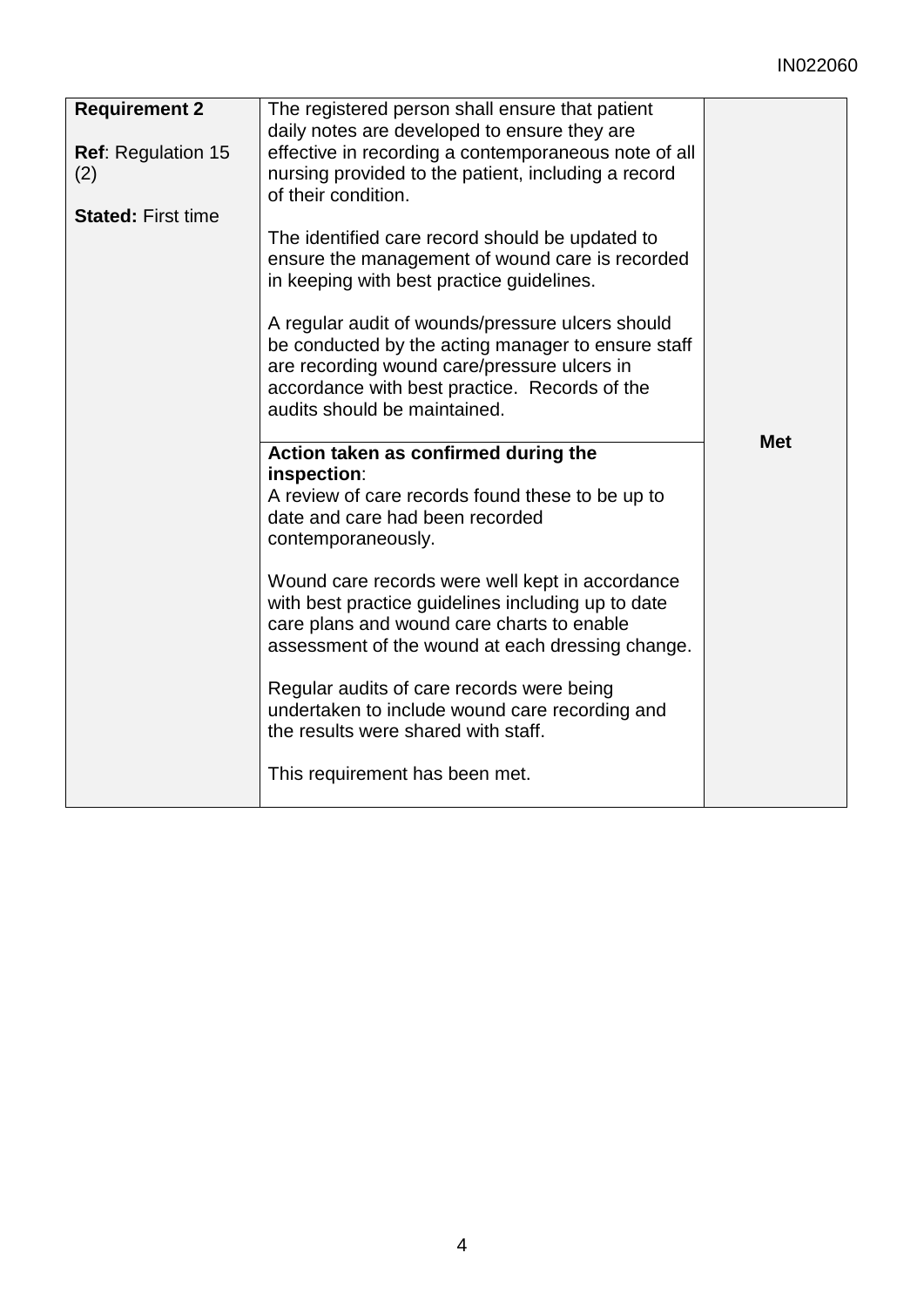# IN022060

| <b>Requirement 3</b>      | The registered persons shall ensure the following                                                                                                                                                                                                               |            |
|---------------------------|-----------------------------------------------------------------------------------------------------------------------------------------------------------------------------------------------------------------------------------------------------------------|------------|
| <b>Ref: Regulation 27</b> | issues are addressed;                                                                                                                                                                                                                                           |            |
| <b>Stated: First time</b> | A variation in the change of use of a bathroom to a<br>store room should be forwarded to RQIA without<br>delay. Any change of use of rooms should be<br>forwarded to RQIA prior to the changes being<br>completed.                                              |            |
|                           | Due to their being continuous faults reported with<br>the washing machine in the laundry a contingency<br>plan should be put in place for all staff to follow<br>should the washing machine cease to work. A copy<br>of the plan should be forwarded to RQIA.   |            |
|                           | Replace the carpet in the identified bedroom.                                                                                                                                                                                                                   |            |
|                           | Items should not be stored under the identified<br>stairwell in the interests of fire safety.                                                                                                                                                                   |            |
|                           | Action taken as confirmed during the                                                                                                                                                                                                                            |            |
|                           | inspection:<br>A variation had not been submitted in regards to the<br>change of use of the bathroom. However, the<br>home is undergoing an extension and significant<br>refurbishment works and this room has been<br>included on the plans submitted to RQIA. | <b>Met</b> |
|                           | A contingency plan in regards to the laundry had<br>been forwarded to RQIA. Discussion with four<br>domestic staff and the manager confirmed these<br>arrangements were working well when required.                                                             |            |
|                           | The manager had also engaged a local contractor<br>to fix the washing machine and any repairs were<br>now being carried out promptly.                                                                                                                           |            |
|                           | The manager confirmed that the carpet in an<br>identified bedroom had been replaced. There were<br>no other issues identified with the carpeting in the<br>home.                                                                                                |            |
|                           | Items were being stored to ensure that the fire exits<br>were kept clear at all times.                                                                                                                                                                          |            |
|                           | This requirement has been met.                                                                                                                                                                                                                                  |            |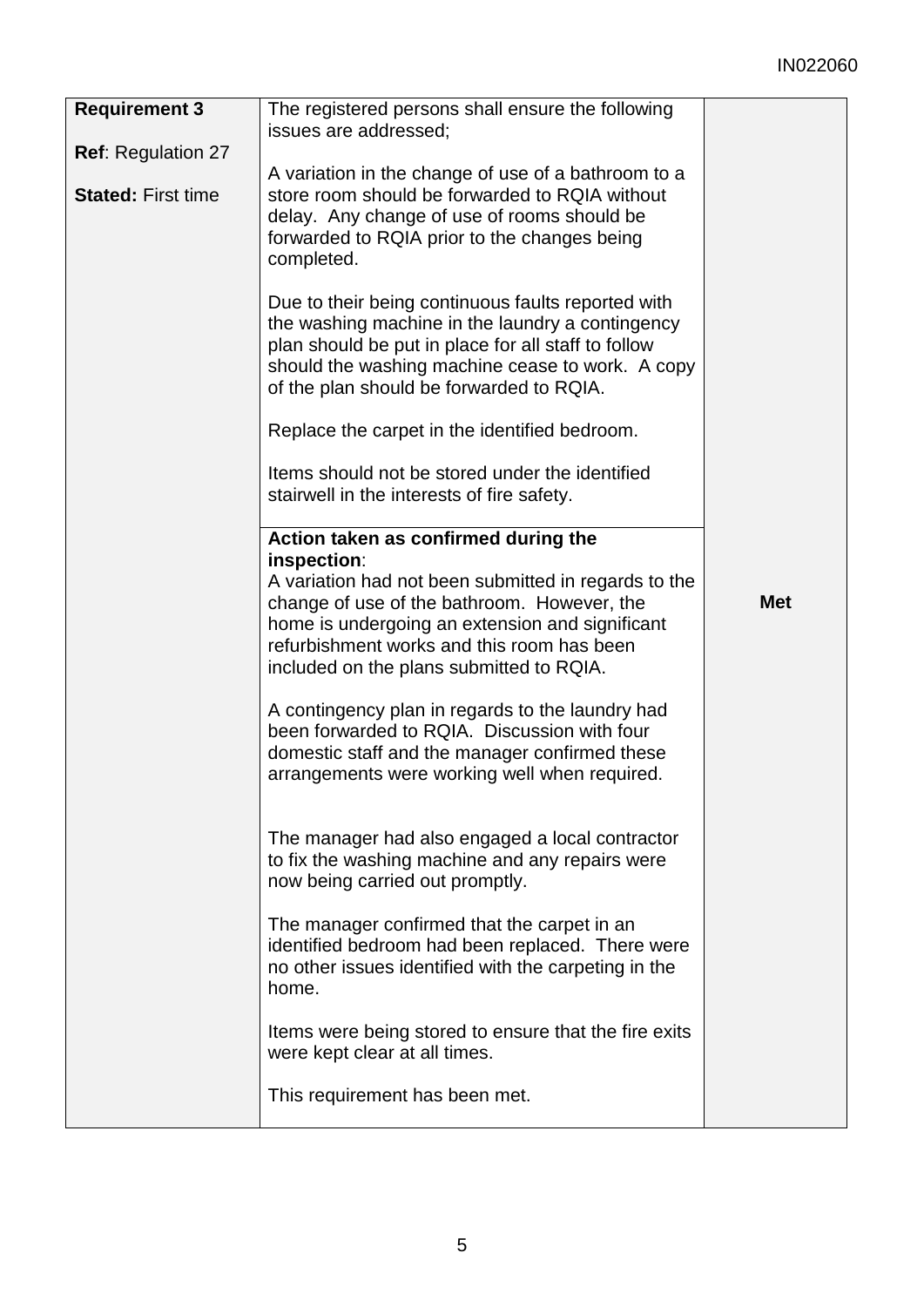# IN022060

| <b>Requirement 4</b>      | The registered persons shall ensure the following                                                                                                                                                                                                |                      |
|---------------------------|--------------------------------------------------------------------------------------------------------------------------------------------------------------------------------------------------------------------------------------------------|----------------------|
|                           | issues are addressed in relation to the                                                                                                                                                                                                          |                      |
| Ref: Regulation 13        | management of infection control;                                                                                                                                                                                                                 |                      |
| (7)                       |                                                                                                                                                                                                                                                  |                      |
|                           |                                                                                                                                                                                                                                                  |                      |
|                           | Soiled and infected linen should be stored in                                                                                                                                                                                                    |                      |
| <b>Stated: First time</b> | separate coloured bags.                                                                                                                                                                                                                          |                      |
|                           |                                                                                                                                                                                                                                                  |                      |
|                           | All prescribed creams and lotions should be clearly<br>labelled with the name of the patient for whom they<br>are prescribed.                                                                                                                    |                      |
|                           | Ensure toothbrushes are appropriately cleaned<br>after use.                                                                                                                                                                                      |                      |
|                           | Where toothmugs/denture pots are used in double<br>bedrooms they should be clearly labelled with the<br>patients' identity.                                                                                                                      |                      |
|                           | Pressure relieving equipment should not be used<br>as crash/fallout mats.                                                                                                                                                                        |                      |
|                           |                                                                                                                                                                                                                                                  |                      |
|                           | Action taken as confirmed during the<br>inspection:                                                                                                                                                                                              | <b>Partially Met</b> |
|                           | It was noted that separate bags had been provided<br>for soiled and infected linen.                                                                                                                                                              |                      |
|                           | There were no unlabelled or inappropriately<br>labelled creams or lotions found in patients' rooms.                                                                                                                                              |                      |
|                           | Toothbrushes were found to be clean. However,<br>the system for labelling toothbrushes and denture<br>pots was not sufficiently robust to ensure that the<br>correct toothbrush or dentures were being used for<br>each patient in shared rooms. |                      |
|                           | There was no evidence to indicate that pressure<br>relieving equipment was being used as crash/fallout<br>mats.                                                                                                                                  |                      |
|                           | This requirement has been partially met and the<br>issue concerning the toothbrushes and denture<br>pots has been stated for the second time.                                                                                                    |                      |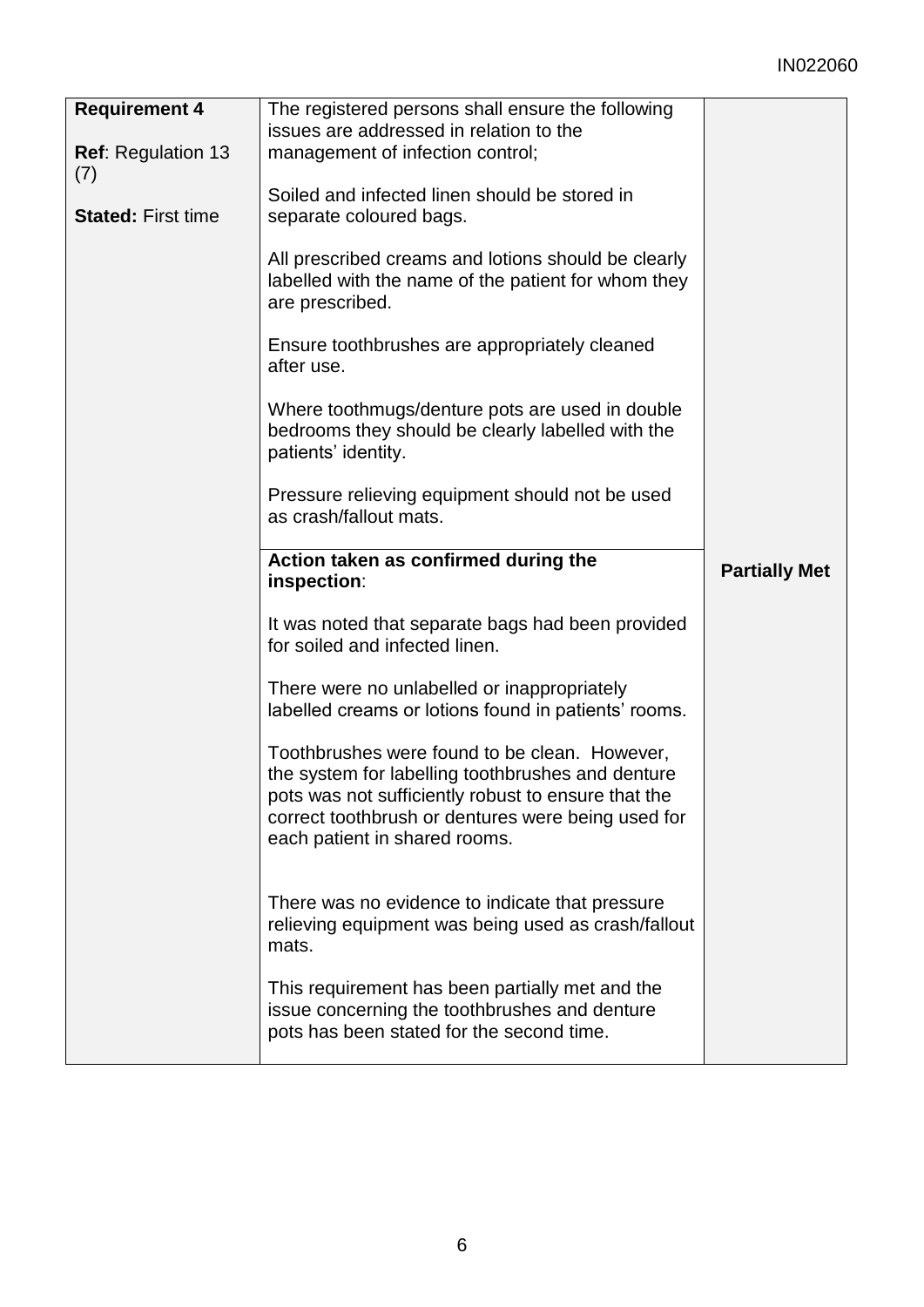| <b>Last Care Inspection Recommendations</b> |                                                                                                                                                     | <b>Validation of</b><br><b>Compliance</b> |
|---------------------------------------------|-----------------------------------------------------------------------------------------------------------------------------------------------------|-------------------------------------------|
| <b>Recommendation 1</b>                     | The acting manager should sign when the<br>Regulation 29 report is made available to them.                                                          |                                           |
| <b>Ref: Standard 25.12</b>                  |                                                                                                                                                     |                                           |
|                                             | Action taken as confirmed during the                                                                                                                |                                           |
| <b>Stated: First time</b>                   | inspection:<br>A review of the regulation 29 monthly reports found<br>that these had not been consistently signed by the<br>manager once completed. | <b>Not Met</b>                            |
|                                             | This recommendation has been stated for the<br>second time.                                                                                         |                                           |

# **5.3 Standard 19 - Communicating Effectively**

#### **Is Care Safe? (Quality of Life)**

There was no policy or procedure was available on communicating effectively/ delivering bad news. The regional guidelines on Breaking Bad News had not been made available to staff. Two recommendations have been made in this regard.

A sample of training records could not evidence that staff had completed training in relation to communicating effectively with patients and their families/representatives. However, staff spoken with were knowledgeable regarding this aspect of care.

#### **Is Care Effective? (Quality of Management)**

Care records reflected patient individual needs and wishes regarding the end of life care. Records included reference to the patient's specific communication needs including sensory and cognitive impairment.

A review of care records evidenced that the breaking of bad news was discussed with patients and/or their representatives, options and treatment plans were also discussed, where appropriate.

There was evidence within the records reviewed that patients and/or their representatives were involved in the assessment, planning and evaluation of care to meet their assessed needs.

#### **Is Care Compassionate? (Quality of Care)**

Staff consulted demonstrated their ability to communicate sensitively with patients and/or representatives when breaking bad news. They emphasised the importance of face to face consultation, where possible and the provision of a private venue for discussions. Staff also emphasised that there were particular challenges in communicating with patients who had dementia and the importance of developing professional, therapeutic relationships with patients and their representatives.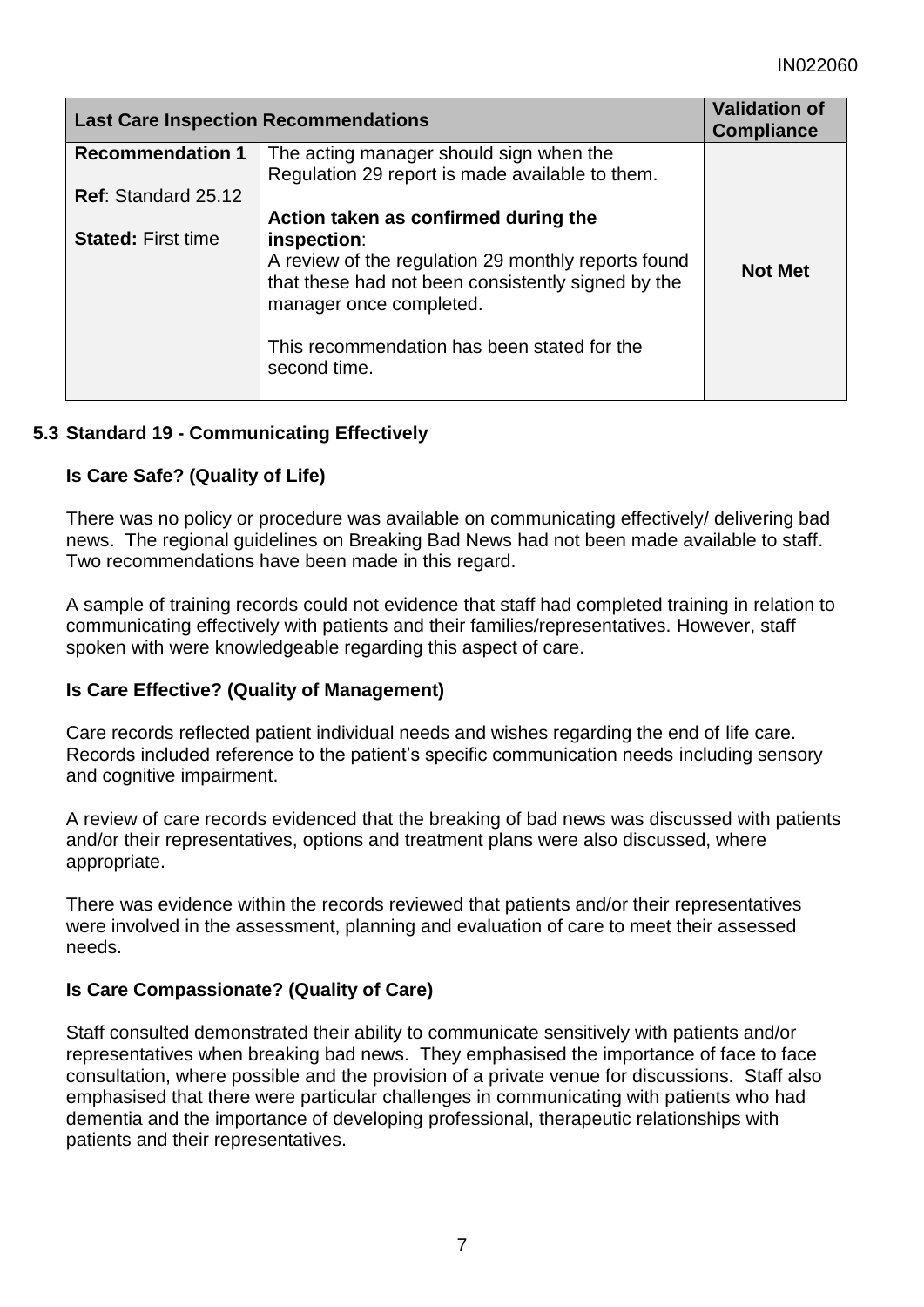Five patients' representatives were spoken with and all confirmed that they were kept informed regarding the condition of their loved ones. One questionnaire returned following the inspection raised an issue with having to repeat the same information to different staff and they were of the opinion that information was not being shared amongst the staff appropriately. Correspondence was sent to the manager on 3 September 2015 requiring a response to this detailing the current methods used to record relatives communications, how this information is shared with all staff and any further actions required to address and improve communication.

The response was received on 7 September 2015 and the manager confirmed that in addition to the existing relatives communication record, a separate communication folder had been introduced for staff to record relatives' comments at each shift. The manager stated that a memo was issued to staff reiterating their responsibilities in this regard which all staff have been asked to read and sign.

Staff were observed to be responding to patients in a dignified and prompt manner. Relationships between staff and patients were observed to be friendly and warm.

#### **Areas for Improvement**

It is recommended that a policy be developed on delivering bad news/ communicating sensitively and this shared with staff.

It is recommended that best practice guidelines on delivering bad news, for example, the regional guidelines on breaking bad news be made available to staff for reference.

| <b>Number of Requirements:</b> |  | Number of Recommendations: |  |  |
|--------------------------------|--|----------------------------|--|--|
|--------------------------------|--|----------------------------|--|--|

#### **5.4 Theme: The Palliative and End of Life Care Needs of Patients are Met and Handled with Care and Sensitivity (Standard 20 and Standard 32)**

#### **Is Care Safe? (Quality of Life)**

A policy on death and dying had been recently reviewed in June 2015 to include current best practice guidelines. This also included guidance for staff on managing patients' care as they neared end of life. The management of the person following death and the handling of the deceased person's belongings and personal effects was also included.

A review of training records evidenced that three nursing staff had attended a three day course in respect of palliative/end of life care in 2013. The registered nurse spoken with was aware of and able to demonstrate knowledge of the Gain Palliative Care Guidelines (2013).

Nursing staff had also been trained on the management of the McKinley syringe drivers and were supported by the local Trust community nursing team as required.

Discussion with staff confirmed that there were arrangements in place for staff to make referrals to specialist palliative care services.

Discussion with the manager, staff and a review of care records evidenced that staff were proactive in identifying when a patient's condition was deteriorating or nearing end of life and that appropriate actions had been taken.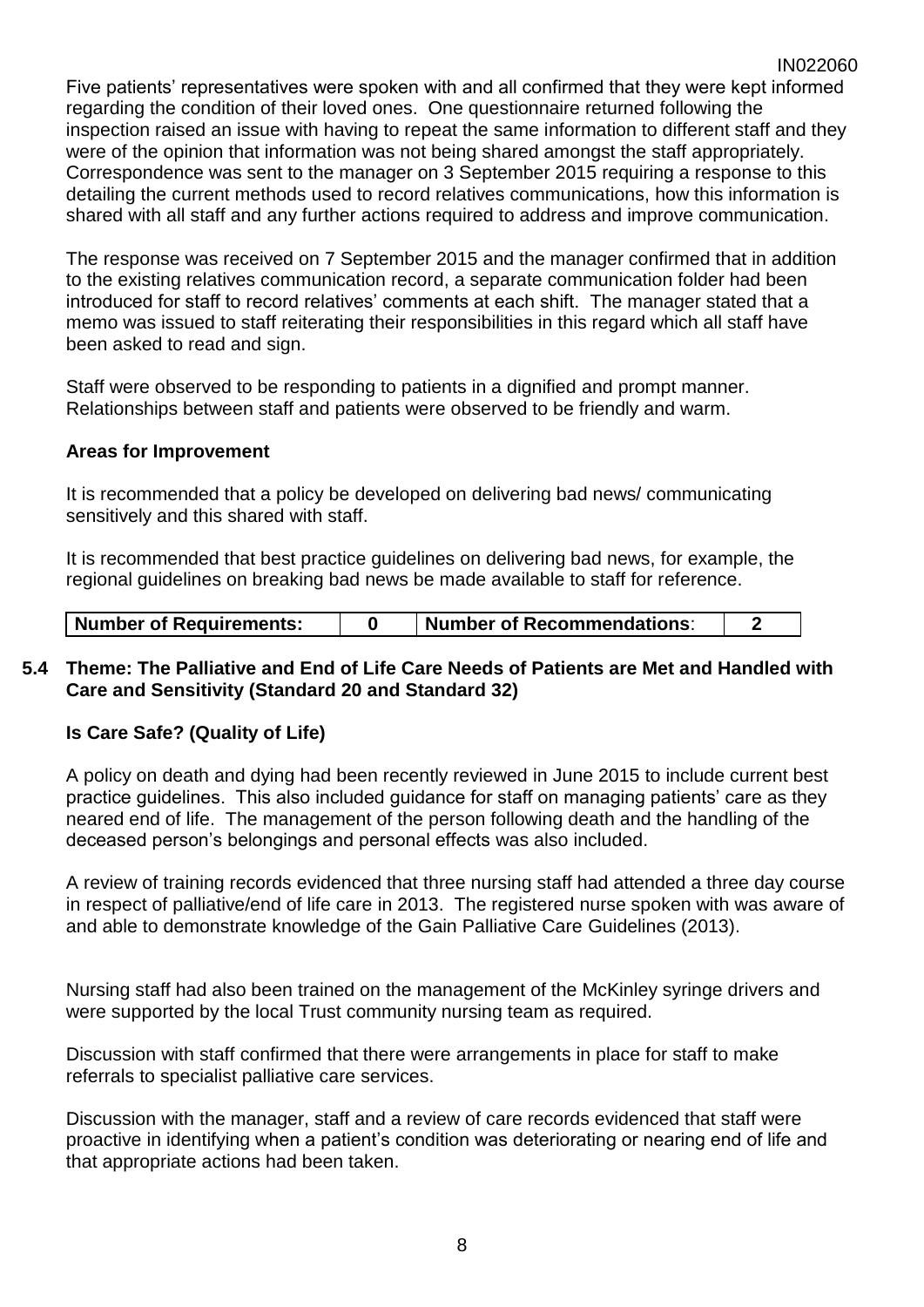A protocol for timely access to any specialist equipment or medications was in place and discussion with the staff nurse and manager confirmed their knowledge of the protocol. The staff nurse also commented on the valuable support of the GP and specialist palliative care service.

# **Is Care Effective? (Quality of Management)**

A review of care records evidenced that patients' needs for palliative and end of life care were assessed and reviewed on an ongoing basis. This included the management of hydration and nutrition, pain management and symptom management. There was evidence that the patient's wishes and their social, cultural and religious preferences were also considered. Care records evidenced discussion between the patient, their representatives and staff in respect of death and dying arrangements.

A key worker/named nurse was identified for each patient approaching end of life care. There was evidence that referrals could be made to the specialist palliative care team as appropriate.

Discussion with the manager, staff and a review of care records evidenced that environmental factors had been considered as patients neared end of life. Management had made reasonable arrangements for relatives/representatives to be with patients who had been ill or dying.

A review of notifications of death to RQIA during the previous inspection year evidenced that these had been appropriately managed.

# **Is Care Compassionate? (Quality of Care)**

Discussion with staff and a review of care records evidenced that patients and/or their representatives had been consulted in respect of their cultural and spiritual preferences regarding end of life care. Staff consulted demonstrated an awareness of patient's expressed wishes and needs as identified in their care plan.

Arrangements were in place in the home to facilitate, as far as possible, in accordance with the persons wishes, for family/friends to spend as much time as they wished with the person. Those staff spoken with confirmed that relatives and friends of the patient nearing end of life were made welcome at any time. They were offered a comfortable chair in the patient's room and were given regular drinks and snacks. Care assistants spoken with stated that they would call in frequently to check on the patient and their visitors.

From discussion with the manager and staff, relatives and a review of the compliments record, there was evidence that arrangements in the home were sufficient to support relatives during this time. There was evidence within compliments/records that relatives had commended the management and staff for their efforts towards the family and patient.

Discussion with the manager and a review of the complaints records evidenced that no concerns were raised in relation to the arrangements regarding the end of life care of patients in the home.

Staff consulted confirmed that they were given an opportunity to pay their respects after a patient's death. From discussion with the manager and staff, it was evident that arrangements were in place to support staff following the death of a patient including the support of the team and the manager.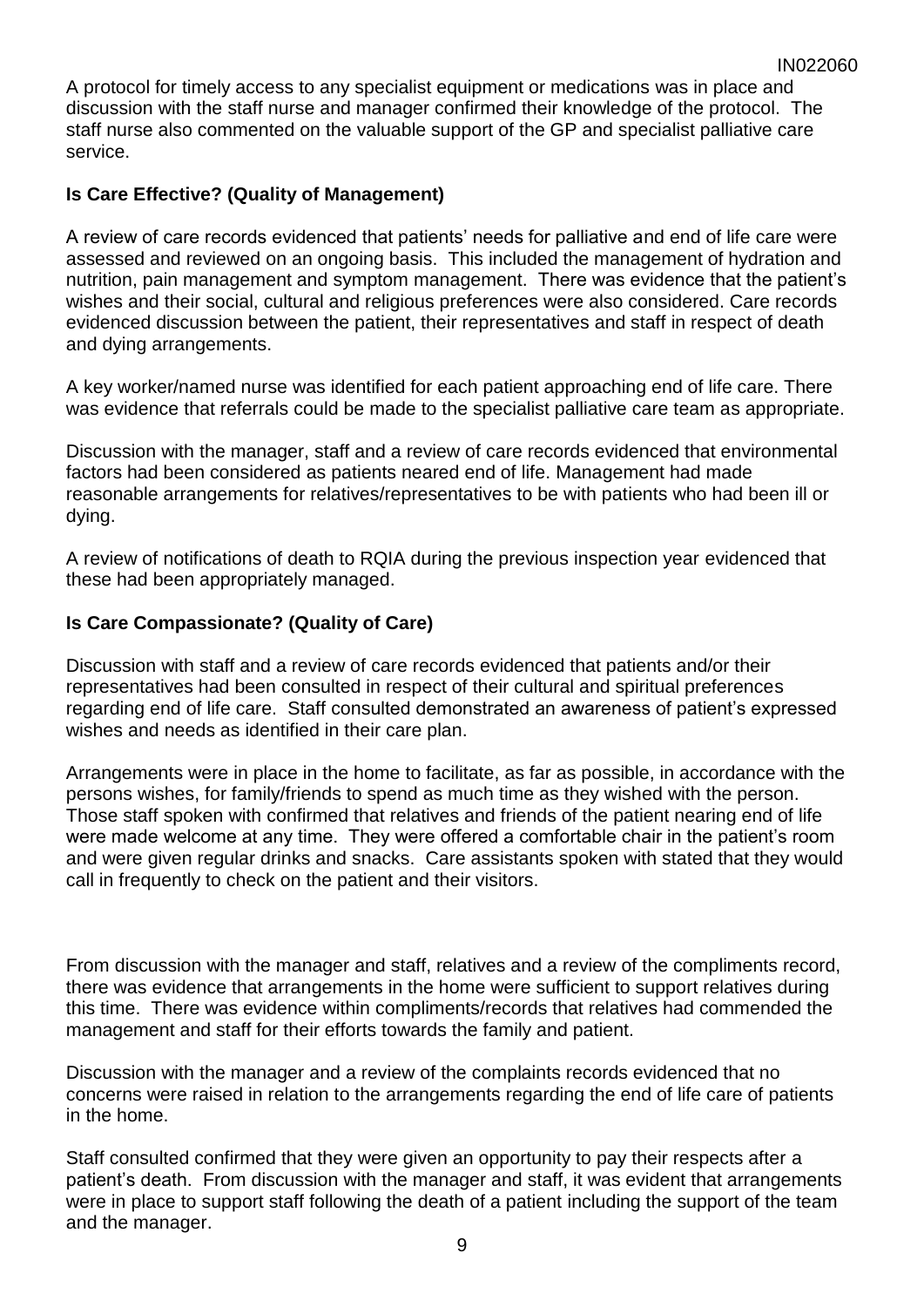### **Areas for Improvement**

No requirements or recommendations have been made in relation to this theme.

| <b>Number of Requirements</b> | <b>Number of Recommendations:</b> |  |
|-------------------------------|-----------------------------------|--|
|                               | *2 recommendations made are       |  |
|                               | stated under Standard 19 above    |  |

#### **5.5 Additional Areas Examined**

#### **5.5.1. Comments of patients, patients' representatives and staff**

As part of the inspection process patients, their representatives and staff were consulted and questionnaires issued. All comments were generally positive. Some comments received are detailed below.

#### **Patients**

The patients were unable to complete the questionnaires and many could not communicate verbally with the inspector. Those consulted commented that the food was very good and the staff kind to them. Patients were observed to be well presented and relationships with the staff were relaxed and friendly.

#### **Patients' Representatives**

Five patients' representatives spoke with the inspector and no concerns were raised regarding the standard of care or the staff. Relationships between staff and patients' family members were observed to be friendly and cordial. Four patients' representatives returned questionnaires and comments included:

"All members of staff engage with the residents and families. They show kindness and carry out their work with a sense of humour, which is most necessary! They make families feel welcome."

"My family and myself are very happy with the care and attention provided."

One questionnaire received after the inspection raised concerns regarding communication. Please refer to section 5.3, standard 19 for further information.

#### **Staff**

Staff spoken with were generally happy working in the home. They commented on the good team working, pleasant working environment and the support of their manager. Two care assistants spoken with stated that they had time to spend chatting with the patients. Five staff members returned questionnaires in the required timeframe and comments included:

"Bloomfields is a very homely place and the residents and families/visitors always receive a warm welcome – a good family atmosphere."

"Staff at Bloomfields always work together and for all the residents wellbeing."

"Bloomfields is a home from home - friendly, helpful staff who take the time and effort in delivering a good standard of care."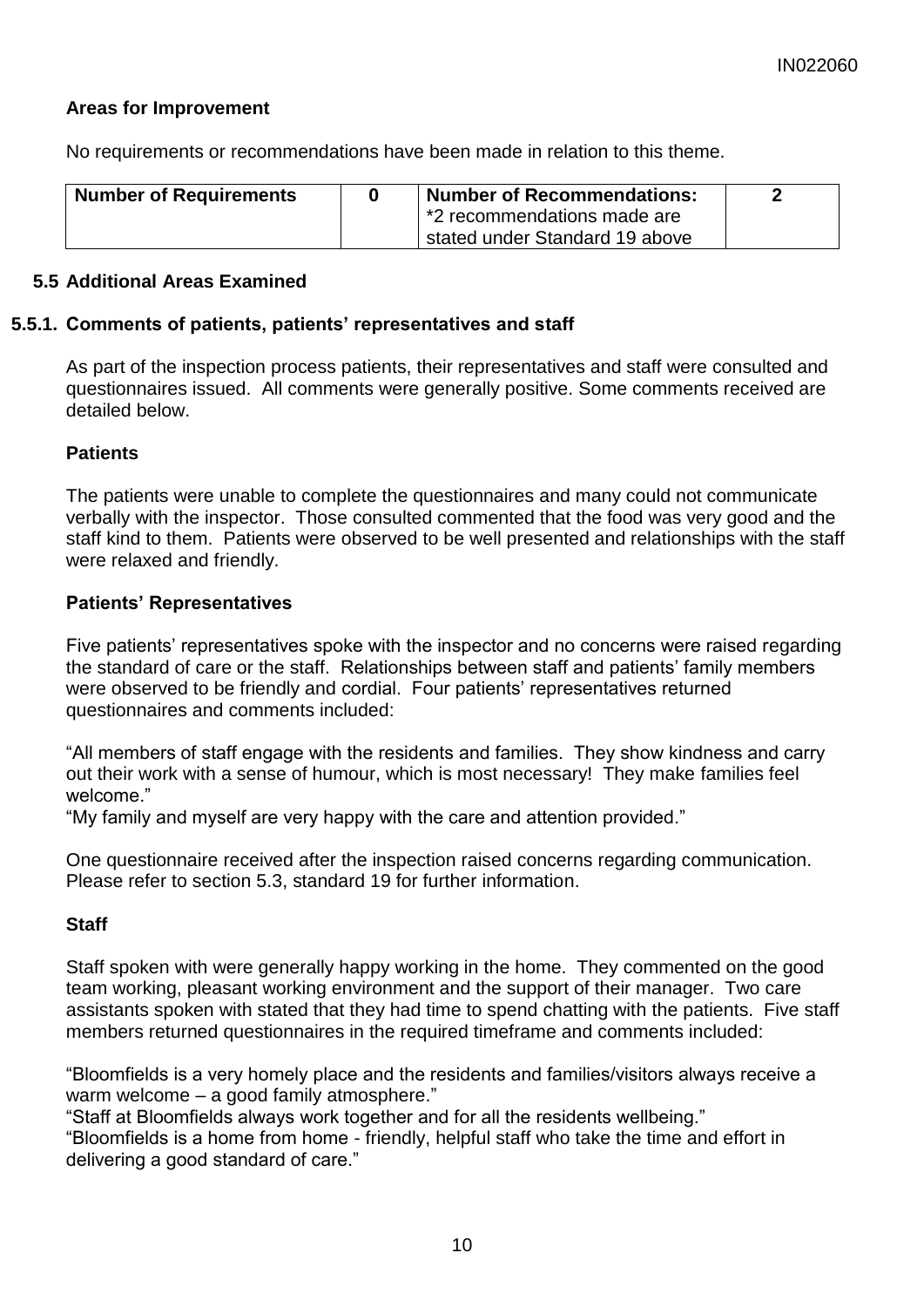### **5.5.2. Staffing**

From discussion with the manager and a review of the duty rota it was evident that agency staff nurses were in charge of the home on night duty. The manager explained that they had been unable to recruit a registered nurse for night duty as yet and that recruitment was ongoing. The manager was working with the agency to book regular nurses for night shift but this was not always possible. The nursing agency had supplied the manager with detailed profiles of the staff nurses and a completed induction. However, competency and capability assessments had not been completed for any agency nurse left in charge of the home in the absence of the manager.

This issue was discussed at length with the manager. She agreed to conduct these assessments urgently and to introduce any other measures needed to ensure that agency staff were fully supported to take charge of the home in her absence. In correspondence received following the inspection the manager confirmed that she had updated the agency induction forms and was allowing a period of time prior to commencement of the shift to complete this induction. A draft copy of the competency and capability assessment for agency staff was sent to RQIA. Since the inspection the manager stated that two new staff nurses have been recruited, therefore reducing the need for agency use. The manager stated that they were striving to block book agency nurses to help to ensure continuity of care. A requirement has been made that competency and capability assessments are carried out and confirmation of their completion must be sent to RQIA with the return of the QIP.

#### **5.5.3 Environment**

An inspection of the premises found these to be clean and well presented. However, it was noted that racks with gloves and aprons had been mounted inside the bathrooms. This is not in accordance with best practice in infection prevention and control and a requirement has been made. Given that there were a number of issues identified in relation to infection prevention and control in this and the previous care inspection, a recommendation has been made that a system of regular audits of infection control practices and environmental cleaning are carried out and the findings acted upon.

Work had commenced on a new extension to the premises which will add six new en-suite rooms and office space. In addition, the planned works include the creation of new lounge and dining facilities and further en-suite bedrooms on the first floor of the existing premises. The aligned RQIA estates inspector is aware of the planned refurbishments which aim for completion within the next six to seven months.

#### **5.5.4 Management arrangements**

There is currently an acting manager in the home and no application for registration has yet been submitted to RQIA.

#### **6. Quality Improvement Plan**

The issues identified during this inspection are detailed in the QIP. Details of this QIP were discussed with Jincy Mathew, manager, as part of the inspection process. The timescales commence from the date of inspection.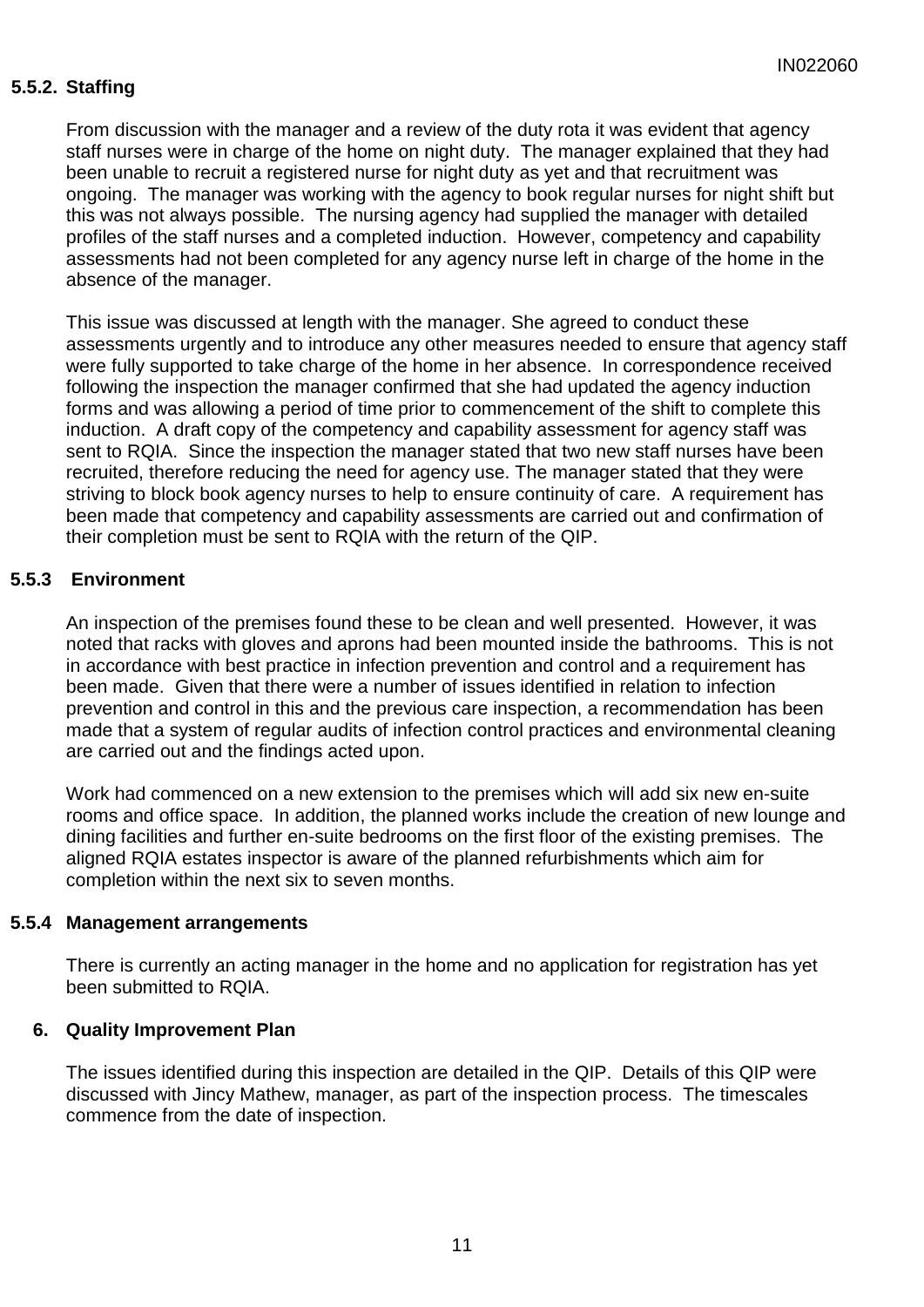The registered person/manager should note that failure to comply with regulations may lead to further enforcement action including possible prosecution for offences. It is the responsibility of the registered person/manager to ensure that all requirements and recommendations contained within the QIP are addressed within the specified timescales.

IN022060

Matters to be addressed as a result of this inspection are set in the context of the current registration of your premises. The registration is not transferable so that in the event of any future application to alter, extend or to sell the premises the RQIA would apply standards current at the time of that application.

### **6.1 Statutory Requirements**

This section outlines the actions which must be taken so that the registered person/s meets legislative requirements based on The HPSS (Quality, Improvement and Regulation) (Northern Ireland) Order 2003 and The Nursing Homes Regulations (Northern Ireland) 2005.

#### **6.2 Recommendations**

This section outlines the recommended actions based on research, recognised sources and DHSSPS Care Standards for Nursing Homes, April 2015. They promote current good practice and if adopted by the registered person may enhance service, quality and delivery.

# **6.3 Actions Taken by the Registered Manager/Registered Person**

The QIP must be completed by the registered person/registered manager to detail the actions taken to meet the legislative requirements stated. The registered person will review and approve the QIP to confirm that these actions have been completed. Once fully completed, the QIP will be returned to nursing team@rqia.org.uk and assessed by the inspector.

It should be noted that this inspection report should not be regarded as a comprehensive review of all strengths and weaknesses that exist in the home. The findings set out are only those which came to the attention of RQIA during the course of this inspection. The findings contained within this report do not absolve the registered person/manager from their responsibility for maintaining compliance with minimum standards and regulations. It is expected that any requirements and recommendations set out in this report will provide the registered person/manager with the necessary information to assist them in fulfilling their responsibilities and enhance practice within the home.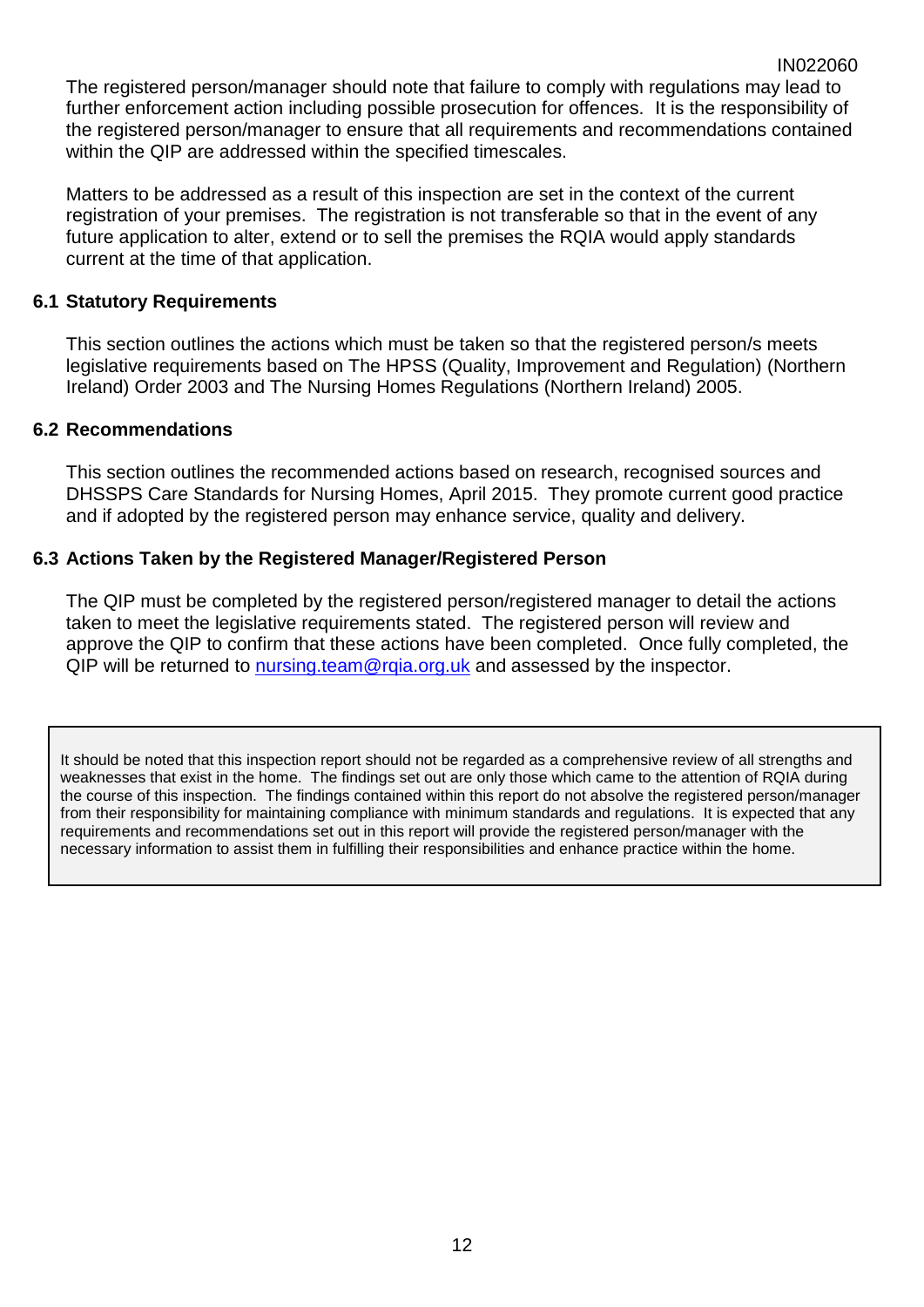| <b>Statutory Requirements</b>                  |                                                                                                                                                                                                                                                                                     |
|------------------------------------------------|-------------------------------------------------------------------------------------------------------------------------------------------------------------------------------------------------------------------------------------------------------------------------------------|
| <b>Requirement 1</b>                           | The registered persons shall ensure the following issues are addressed<br>in relation to the management of infection control;                                                                                                                                                       |
| Ref: Regulation 13 (7)                         | Ensure toothbrushes are appropriately cleaned after use.                                                                                                                                                                                                                            |
| <b>Stated: Second time</b>                     | Where toothmugs/ denture pots are used in double bedrooms they                                                                                                                                                                                                                      |
| To be Completed by:<br>30 September 2015       | should be clearly labelled with the patients' identity.                                                                                                                                                                                                                             |
|                                                | Response by Registered Person(s) Detailing the Actions Taken:<br>Immediate action taken at time of inspection. Issue addressed and<br>communicated to all staff.                                                                                                                    |
| <b>Requirement 2</b>                           | The registered persons must carry out a competency and capability<br>assessment with any nurse who is given the responsibility of being in                                                                                                                                          |
| <b>Ref:</b> Regulation 20 (3)                  | charge of the home for any period of time in their absence.<br>Confirmation that these have been completed must be sent to RQIA                                                                                                                                                     |
| <b>Stated: First time</b>                      | with the return of the QIP.                                                                                                                                                                                                                                                         |
| To be Completed by:<br>30 September 2015       | Response by Registered Person(s) Detailing the Actions Taken:<br>The Nurse in Charge Competency Assessment was reviewed and a<br>detailed revised induction form for Agency Nursing Staff is in place.<br>Agencies to provide continuity in the cover of Nursing Staff to the Home. |
| <b>Requirement 3</b><br>Ref: Regulation 13 (7) | The registered persons must ensure that wall mounted racks containing<br>gloves and aprons are removed from the bathrooms in accordance with<br>best practice in infection prevention and control.                                                                                  |
| <b>Stated: First time</b>                      | Response by Registered Person(s) Detailing the Actions Taken:<br>Immediate action taken after inspection. Mounted wall racks now                                                                                                                                                    |
| To be Completed by:<br>30 October 2015         | placed outside bathrooms as advised for gloves and aprons.                                                                                                                                                                                                                          |
| <b>Recommendations</b>                         |                                                                                                                                                                                                                                                                                     |
| <b>Recommendation 1</b>                        | The acting manager should sign when the Regulation 29 report is made<br>available to them.                                                                                                                                                                                          |
| Ref: Standard 25.12                            | Response by Registered Person(s) Detailing the Actions Taken:                                                                                                                                                                                                                       |
| <b>Stated: Second time</b>                     | This practice will be undertaken from now on.                                                                                                                                                                                                                                       |
| To be Completed by:<br>30 September 2015       |                                                                                                                                                                                                                                                                                     |

# **Quality Improvement Plan**